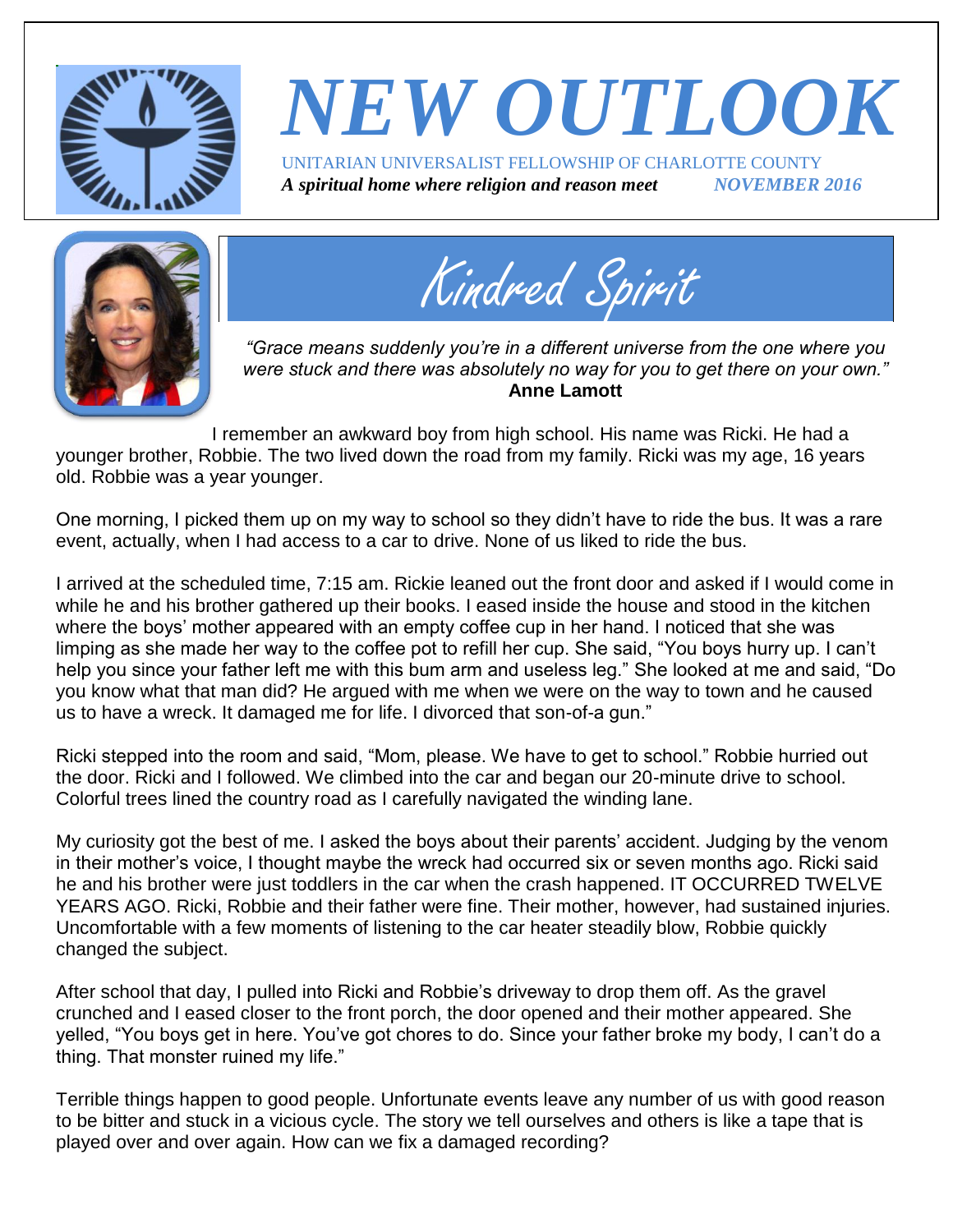Realizing how harmful it is to maintain grudges is the first step. A willingness to WANT to change is the next. Writer Anne Lamott wrote about trying to get over anger she felt toward her mother when the woman was alive and after she was deceased. Anne said it took "long walks, beggy prayer and fretful meditation." Little by little, with focused will-power, alternating perspectives, support from her faith community, her friends and her family, she grew out of the binding resentment of her past and moved into a new realm of hope and even appreciation.

Anne is grateful for hope. "When it's not pinned wriggling onto shiny expectation, it sometimes floats forth and opens like one of those fluted Japanese blossoms, flimsy and spastic, bright and warm. This almost always seems to happen in community, with family, related by blood or chosen; at church for me; and at peace marches." (From *Small Victories*)

With the ever-present opportunity for transformation, I wish you countless days of emerging gratitude.

## Believing in You Katie Romano Griffin



"Cultivate the habit of being grateful for every good thing that comes to you, and to give thanks continuously. And because all things have contributed to your advancement, you should include all things in your gratitude." **[Ralph Waldo Emerson](http://www.goodreads.com/author/show/12080.Ralph_Waldo_Emerson)**

The holiday season is gearing up. For some this is a time of great excitement, parties, family, and friends. For others it is a time of remembering lost loved ones or basic daily needs that are left unmet. Still others become swept away into the race to be, do and have what is "in," as they attempt to fill a need for deeper meaning and purpose in life. At one time or another on my journey, I have experienced each of these scenarios and it was my daily practice of writing five things I am grateful for each night that saved me from falling into despair during some of the worst periods.

I remember one such holiday season when I was still a single parent. I had been downsized from my position at a non-profit organization two weeks after my father's death. It was the height of the recession and the only jobs available to me were commission-only. I needed a steady salary in order to care for my children and pay my bills. I had a little bit of money in the bank, but knew it wouldn't last long. I needed help, inspiration, a break—something—and I needed it fast.

I remember crying one night as I held my gratitude journal. I couldn't think of anything to write. So that night, I wrote, "my breath." Then I wrote about the boys. They were healthy. At least at that moment in time, we had a roof over our heads. It wasn't much, but it was ours. I had a couple of days of food…. On and on I wrote about what we had, fighting the inner voice that told me I "should" have more. I "should" be able to provide more. I shut that voice down and let the gratitude flow and as my tears dried, hope blossomed. I woke the next morning with a wild idea about starting a business. Two weeks later, I had lunch with a friend and we ended up opening our marketing and public relations firm. It wasn't always easy for us, two women in a male dominated field during a recession starting a business - but we did it. Both of our families survived not just the holiday season, but also the recession.

I share this story with you because a practice of gratitude enhances the good times. It can also create hope and sometimes even generate inspiration in dark times. My prayer for you this month is that gratitude grows in your heart and lights your way to still better days.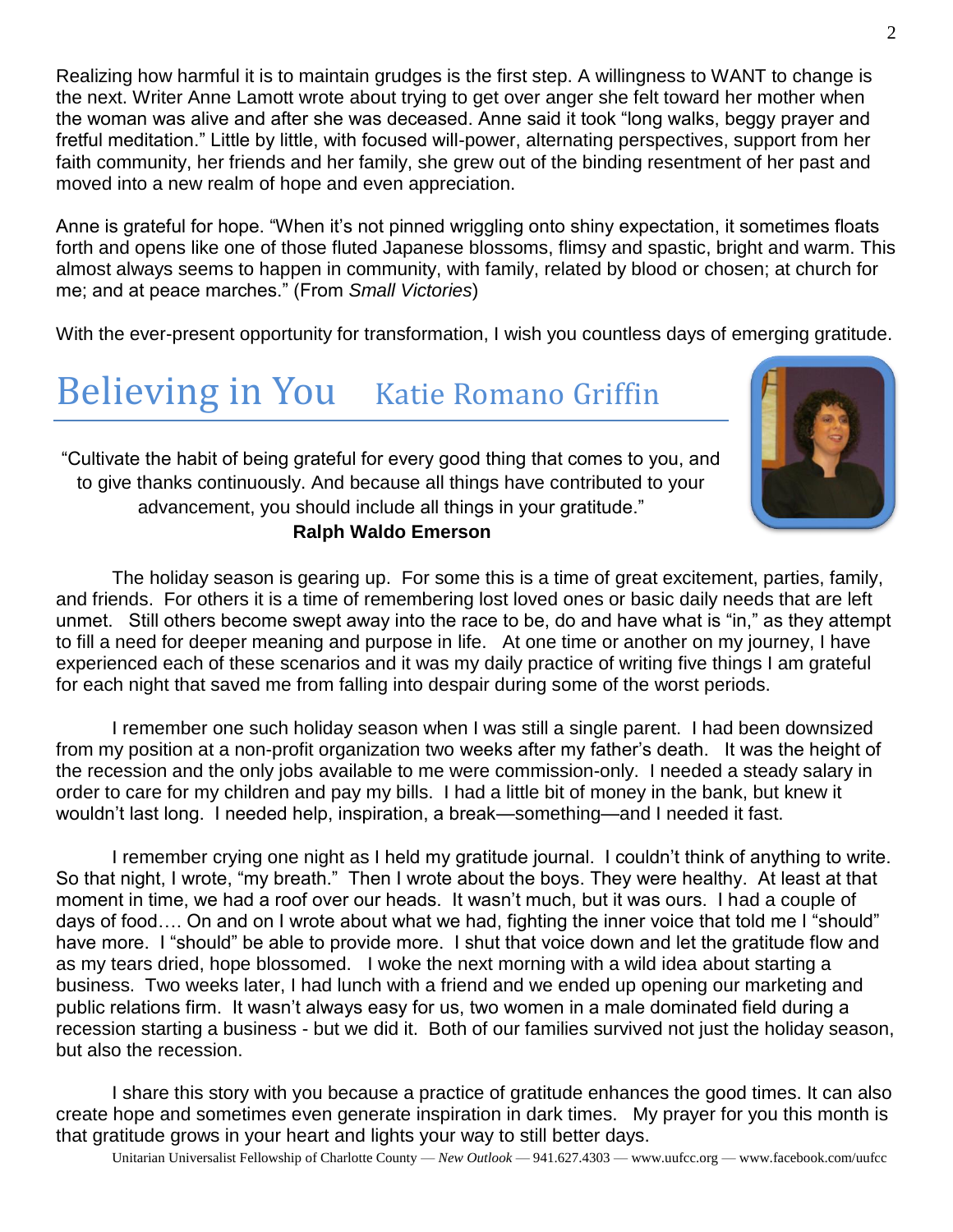

## Dear Ones,

This is such a wonderful time of the year. The doors and windows are opened wide. The first flock of snow birds has returned. It is a joy to reunite with dear friends after months of separation. Welcome home! I look forward to hearing about your many adventures.

Despite the heat and humidity, we, the year-rounders, have had a busy

summer. The minister's new office is one of the more obvious changes. I signed a contract with Rick Oltmann Construction this past week to install a window in this new study. Thanks to Don Liermann for securing the bids for the project.

The space expansion task force is also preparing plans for a kitchen update. We intend to begin on this project as soon as possible.

Despite our numerous efforts to maximize our existing space, we are going to be elbow to elbow this winter. To help us cope with overcrowding, hardy types are encouraged to park at the Mid County Public Library on Sunday mornings and carefully hike the half block to the Fellowship. Rev. Amy and our Music Director, Jim Boyle, will also offer Saturday afternoon services. We will continue to focus on long term space needs. With persistence, a lot of hard work, money, creativity, and faith we will face this challenge.

In the meantime, we are working for UUA sponsored "Green Sanctuary" status. Our children's religious education program is thriving. Last Sunday I taught, with the strong support of Phil Brown, 9 children! New adult religious education programs are also being created. The ZIKA HOPE project continues to reach out with clear lessons on how to reduce the spread of the Zika virus and support the efforts of Charlotte County's Mosquito Control Program.

Finally, many thanks to the Men's Group, under the leadership of Phil Brown. These gentlemen have been sponsoring fund raising dinners that generate the income to cover our intern's mileage. They are also hosting lots of fun, social gatherings and activities. Thanks guys and supportive spouses.

There are so many ways to get involved. Read those Updates carefully.

In faith and gratitude, Dennis Shaw, President UUFCC Board of Trustees

#### **THINK ENDOWMENT**

With assets now approaching \$390,000, the UU Endowment has become a significant economic force, poised to help assure the growth and vitality of UUism in Charlotte County. Please consider making a contribution. A gift to the Endowment is the perfect way to honor a loved one or celebrate an important occasion. It's easy. Just write a check to the UU Endowment or talk to Chris, the UUFCC Office Administrator.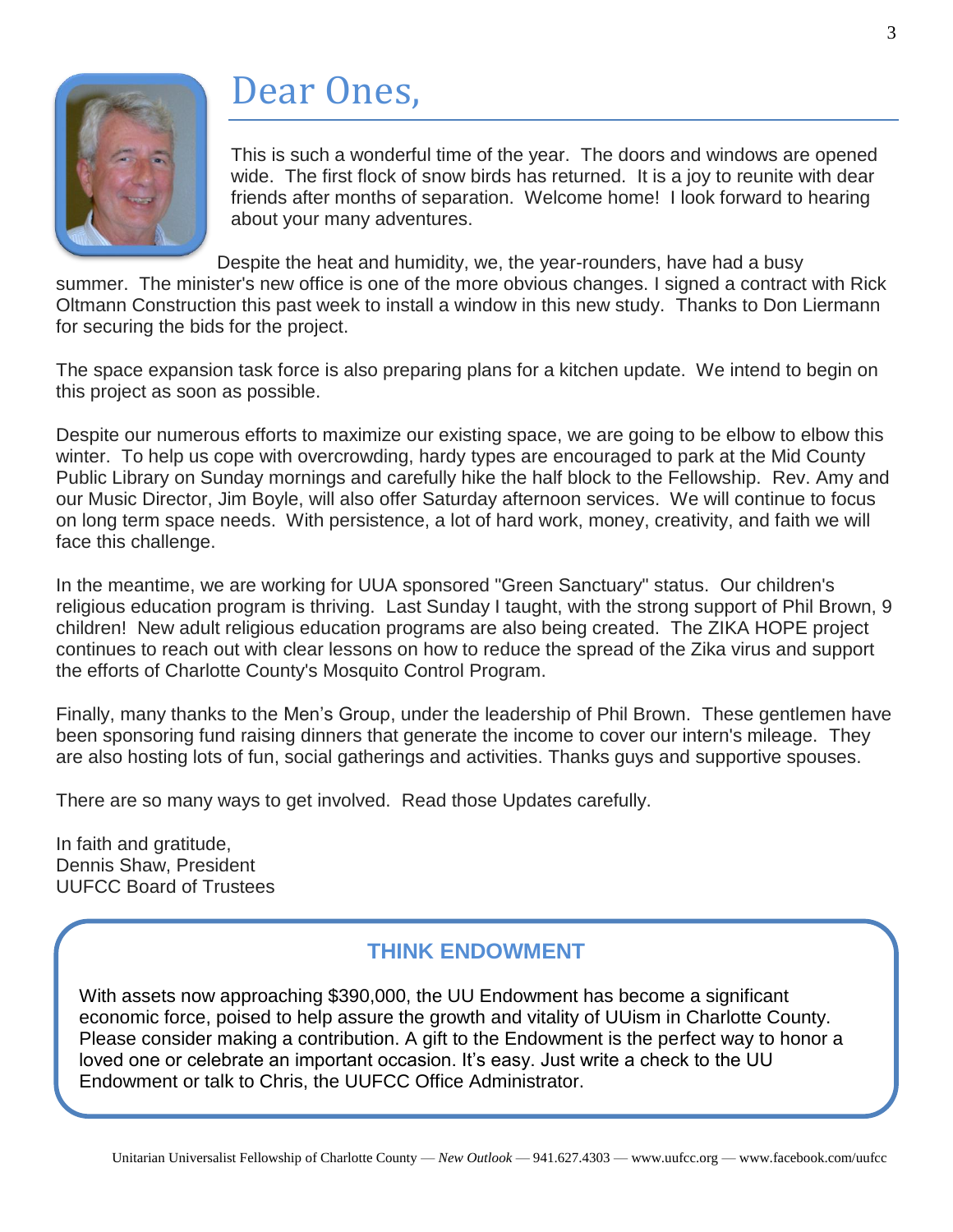# *Many Paths…*

### **Sundays**

**9:15 a.m.** Conversation Among Friends **9:30 a.m.** – Choir Practice **10:30 a.m.** – Worship Service Coffee Hour following Worship Potluck Lunch on first Sunday

### **Meditation and Buddhist Discussion Group**

**Thursday nights, 5 - 6:15 pm**

Each evening, we begin with a discussion and end with a period of meditation. All are welcome to attend.

### **Theme: A Grateful Journey**

**Sunday, November 6 - "Precious Moments in a Common Life"** - Rev. Amy Kindred Jacqueline Woodson writes, "When we can't find my sister, we know she is under the kitchen table, a book in her hand, a glass of milk and a bowl of peanuts beside her..." Join us as we celebrate insignificant moments that bring us joy. *Our children will be an integral part of the service this morning.*



#### **Sunday, November 13 - "I Need You to Survive: Reflecting on UUA 2016 General Assembly"**

Rev. Amy Kindred, Caroline Keller, Ginger Abraham, Katie Romano Griffin, MaryHolly Allison and Sharon Whitehill Every year, representatives from our many congregations, nationally and internationally affiliated, gather at the Unitarian Universalist Association's General Assembly hosted by a different city each year. It's a fantastic opportunity for Unitarian Universalists to gather in order to learn, to share, to discuss and to vote on the various issues facing our denomination. Join us as

UUFCC representatives speak on their experiences of 2016.

#### **Sunday, November 20 - "Gratitude for Every Link in the Food Chain"** Rev. Amy Kindred

This morning, we explore memories and celebrate the gift of food.





#### **Sunday, November 27**

The sermon is presented by the Reverend Margaret Beard, Unitarian Universalist ordained clergy and former minister of UUFCC.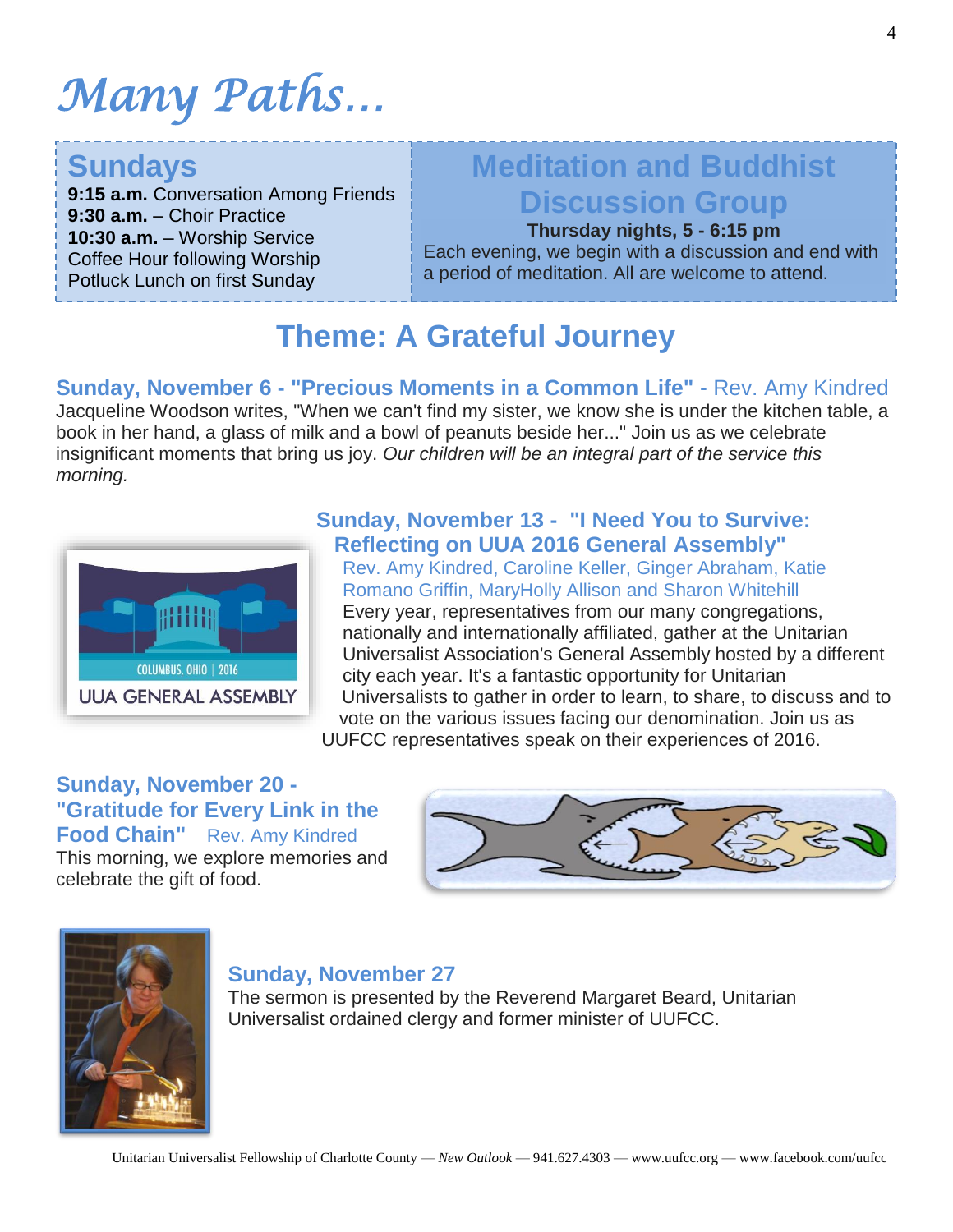On November 26, Katie Romano Griffin, our Intern Minister, will hold a Comparative Religions class on Saturday, November 19. See box below for more information about this.

We will collect your **Guest at Your Table** boxes on Sunday, November 20.

On December 18, we will have our Carol Sing and Children's Play. However, this year we will need a few adults to perform as well. To participate in the play, Rev. Amy and I request the participants commit to two play practices. Each will be held after the service, on December 4 (after the potluck) and December 11 (lunch will be provided). So, **save these dates**!

We welcome Victoria Harnden to our Child Care program. She has completed the Red Cross babysitting course and is enrolled in the Early Childhood program at Charlotte Technical College.

We wish Malik Walker our best wishes as he heads to Full Sail University in Winter Park. Malik has served our congregation for over a year in our Child Care program. We will honor Malik during coffee hour on November 13.

We are looking for some adult volunteers to provide child care for some or all of the Meditation group. Our policy is that we need two adults present when working with children. The Meditation Group meets on Thursday evenings, and we would need you to be available from 5 to 6 PM. If you are willing to help on one Thursday, or several, please let Marty Wilmer know. [UUFCCLifespan@gmail.com](mailto:UUFCCLifespan@gmail.com)

#### **Many Thanks go to These UUFCC Shining Stars:**

 Dennis Shaw, for Guiding the RE class through Zika information



- MaryLou Proudfoot Kennedy, for being the Guide for RE on October 23, as the children explored the lesson, We Are All One
- Phil Brown, Jennifer Rose, and Hannah Fenty, who served as Team Leaders this month
- Tom Deuley, who added an amplifier to the computer so that we could hear songs, etc. better in the RE Classroom.

### **Comparative Religions**

Join the congregation's Intern Minister, Katie Romano Griffin from 9 am-1 pm on Saturday, November 26th for a comparative religious experience.

As Unitarian Universalists we draw from many sources for inspiration, yet rarely are the sources we reference our own to claim.

How can we cultivate "Holy Envy," a state of appreciating the wisdom of other traditions to deepen our own faith experience without misappropriating the traditions of others? How can we negotiate tensions we feel with other faiths to deepen our own?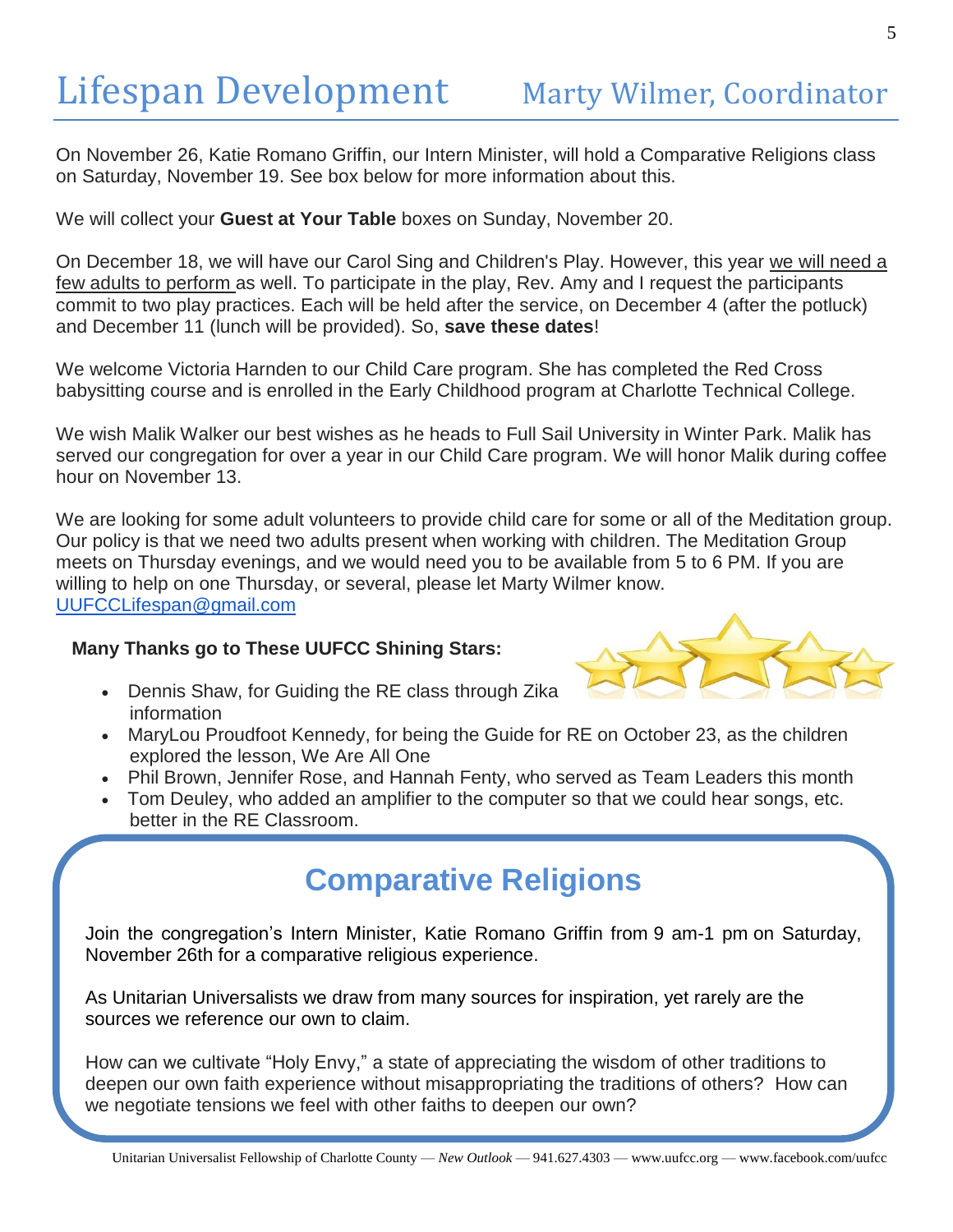## **REFlections** - Religious Education for Children at UUFCC

In November, we have a variety of activities planned:

- November 6 Many of our children will be assisting with the service this morning
- November 13 World Travelers unit we will be guided to the Galapagos by Ken Brennen
- November 20 Moral Tales unit, "Conscience Hearing the Inner Voice"; collect Guest at Your Table boxes
- November 27 (Thanksgiving weekend) no RE classes

#### Looking ahead -

On December 18, we will have our Carol Sing and Children's Play. To participate in the play, Rev. Amy and I request the participants commit to two play practices. Each will be held after the service, on December 4 (after the potluck) and December 11 (lunch will be provided). So, **save these dates**!

It is always our goal to ensure the safety of our children. Recently, our Board at UUFCC approved a new policy requiring all who work with our children to affirm they are not on any registry of sexual offenders. We hope no one is offended if they are asked to sign the form. If you have any questions, please see me or a member of the Board.

## Membership Connections Joani Mountain

#### **A New to UU Breakfast has been scheduled for Saturday, November 12th from 9 a.m. – 11 a.m. at the Fellowship.**



Our website, **uufcc.org,** has a lot of information, but there is nothing like meeting other people at a **New to UU Breakfast** to learn more about what this fellowship has to offer. It's a relaxed setting to meet other new people, current members and friends, and our minister, Reverend Amy. And the food is always good! Attendance at a breakfast is encouraged before signing the book and becoming a member.

If you are interested in attending the breakfast as a newcomer or a welcoming member or friend, please contact me at [joanimountain@gmail.com.](mailto:joanimountain@gmail.com)

#### **The next New Member Recognition Sunday and membership book signing has been scheduled for December 4th** .

As of this writing, the Fellowship has 121 members and 33 friends.

Thanks to all who welcome the newcomer, hand them a hymnal, invite them to coffee hour and share yourselves. You are the Welcoming Face of UUFCC!

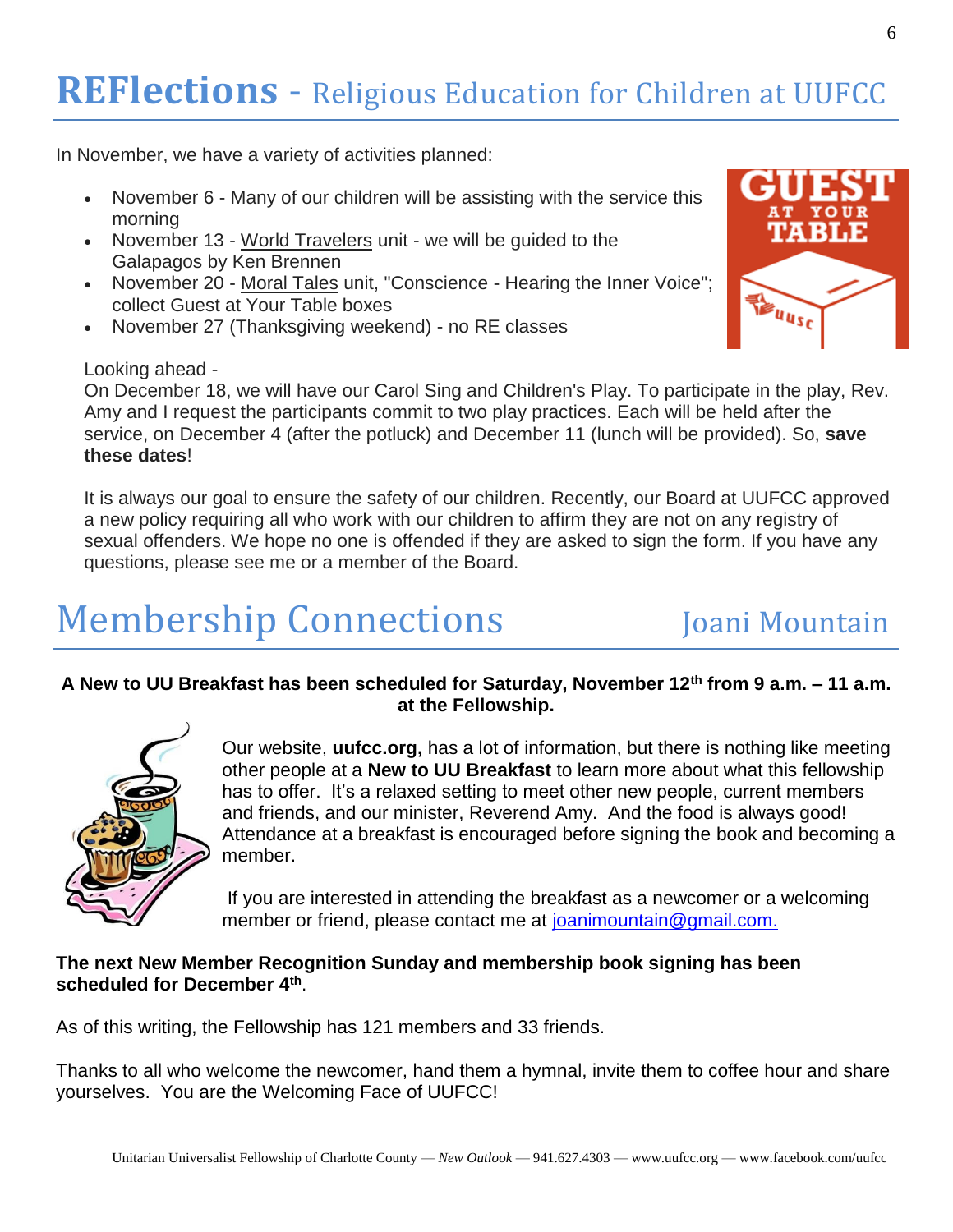### Our Minister, the Rev. Amy Kindred, to take a 4 Month Sabbatical Next Summer, 2017

At the May 17 board meeting, Rev. Amy announced that she will take a sabbatical from June 1 - October 1, 2017. Unitarian Universalist ministers are offered the opportunity to take a sabbatical after the fourth year in a sustained, full-time ministry setting. Rev. Amy is entering her fifth year at UUFCC and her ninth year of Unitarian Universalist ministry. This is her first sabbatical.

A sabbatical from ministry involves time for renewal. Ministry is a vocation of service to the needs of others. It offers very little time for deepening a minister's own journey of personal spiritual growth.

The meaning of the concept of "sabbatical" is rooted in the Hebrew word *sabbat.* In the Bible, *sabbat* encompasses three related practices. The first is based on the Genesis creation story when God rests on the seventh day. In the tradition of old, all people are to rest and reflect on the Sabbath. Jesus is said to have retreated to the wilderness for forty days in the course of his ministry in order to pray and to meditate. It was understood that this was how he would gain strength to continue his ministry. The second practice related to a sabbatical is found in Leviticus where the ground is to "lie fallow" every seventh year in order to produce better yield in the future. A minister may simply rest as part of the sabbatical journey. The third related point in sabbatical discussion is found in Jewish history. The idea of the Jubilee year, occurring after five years, is a time for study and celebration. Travel in order to foster different experiences and to allow time to learn something new is often associated with a minister's sabbatical. In all activities, the idea is that time is provided for renewal of one's commitment to ministry.

After the announcement in May, a sabbatical team was created. The team meets once a month to intentionally prepare for the minister's time away. Members of the task group include: Ginger Abraham (Worship Associates), Chris McCoy (Administrative), Dennis Shaw (Board Rep.) and Joani Mountain (Membership Coordinator). Marty Wilmer (Lifespan Religious Education Coordinator) will join the team for meetings early in the spring.

A sabbatical is also good for the congregation. It is a time for the congregation to experience renewal, to try new things and to fully realize how their part in "shared ministry" is extremely valuable.

If you have questions or concerns, please feel free to talk with the minister or sabbatical team members.

#### **POVERTY SIMULATION EVENT - Tuesday, November 8th @ 9 am**

All friends and members of the Unitarian Universalist Fellowship in Port Charlotte are invited to participate in a Poverty Simulation event to be held at:

> The Homeless Coalition, Inc. 1476 Kenesaw St. Port Charlotte FL. 33948

The event, staged specifically for us, will run from 9 am until 11:30. Please arrive at 8:45 am. Learn more about the challenges of many folks in Charlotte County. It's a hands-on exploration that will change you! We need 26 people to commit.